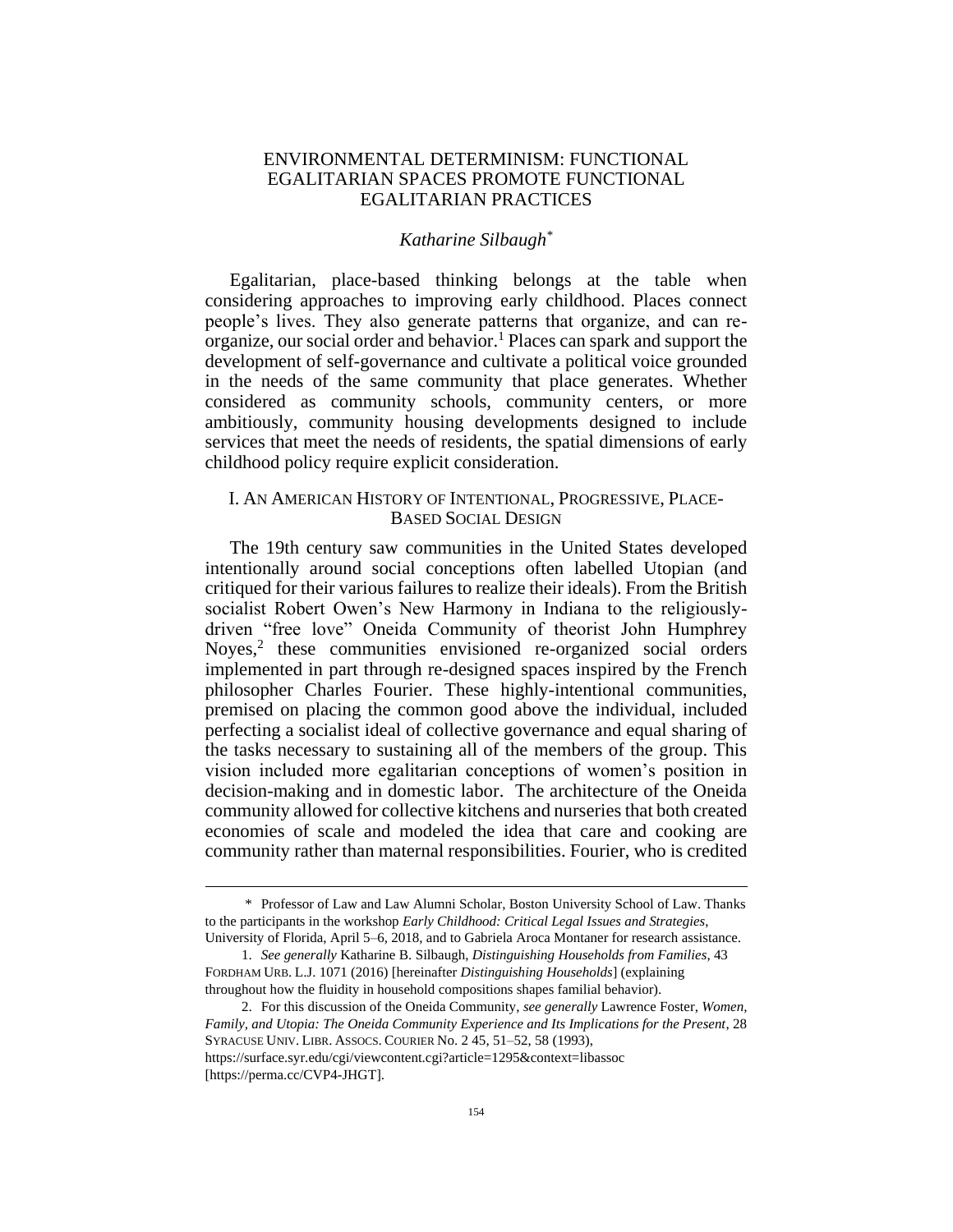with coining the term "feminism," believed that improving women's status was the most important action item on an agenda of creating a perfected society, and popularized the serious investigation of women's family work in social theory.<sup>3</sup> The will to create these norms was necessarily reflected in the design of the spaces, and architecture was central to Fourier's path to societal improvement. A driving insight of the socialist utopian communities was that a traditional domestic sphere is a social product, and susceptible to re-arrangement. Their influence on the thinking of the era is reflected in Elizabeth Cady Stanton's reference to Fourier's community life and co-operative households at the Women's Rights Convention at Seneca Falls in 1848.<sup>4</sup>

<span id="page-1-0"></span>The architectural historian Dolores Hayden describes a later example of an American housing development that explicitly considered the needs of working women with children.<sup>5</sup> During WWII, industries producing specifically for the war scaled up quickly as demand skyrocketed. With so many predominantly male young people serving overseas, what may have been the war industry's preferred workers were in short supply. The Kaiser Shipping Company, which would eventually build a substantial portion of the ships to meet the increasing demand, maintained shipyards in Richmond California (the home of Rosie the Riveter), 6 and along the Columbia River in both Washington State and Oregon. Kaiser was innovative, developing methods of shipbuilding that were faster than other producers, and recruiting a diverse workforce composed of African Americans, Asian Americans, Latino Americans, and white women from across the country. Along the Columbia River, to prepare for their relocation to Oregon, a city arose almost overnight in 1942 to house the 40,000 people associated with the Kaiser Shipyards. Sometimes called Kaiserville, or Vanport (Vancouver and Portland combined), the housing development was modestly more integrated than prior housing in the Portland area, though neighborhoods were de facto identifiable by race.

<sup>3.</sup> *See generally* CHARLES FOURIER, THE UTOPIAN VISION OF CHARLES FOURIER: SELECTED TEXTS ON WORK, LOVE, AND PASSIONATE ATTRACTION (Jonathan Beecher & Richard Bienvenu eds., trans., 1971); FRANK MANUEL, *Charles Fourier: The Burgeoning of Instinct*, *in* THE PROPHETS OF PARIS 195–248 (1962) (surveying Fourier's Utopian Socialist theories); NICHOLAS V. RIASANOVSKY, THE TEACHING OF CHARLES FOURIER (1969) (examining the life, thought, and philosophy of Charles Fourier).

<sup>4.</sup> ELIZABETH CADY STANTON, ELIZABETH CADY STANTON AS REVEALED IN HER LETTERS, DIARY AND REMINISCENCES 144 (Harriot Stanton Blatch & Theodore Stanton eds., 1932), https://archive.org/stream/elizabethcadysta01stan/elizabethcadysta01stan\_djvu.txt [https://perma.cc/VN3T-Z99A].

<sup>5.</sup> For discussion of Vanport, *see* DOLORES HAYDEN, REDESIGNING THE AMERICAN DREAM: GENDER, HOUSING, AND FAMILY LIFE 19–32 (1984).

<sup>6.</sup> *Rosie the Riveter WWII Home Front*, NAT. PARK SERV.,

https://www.nps.gov/rori/learn/historyculture/places.htm (last visited Aug. 19, 2018) [https://perma.cc/JSU4-RBKX].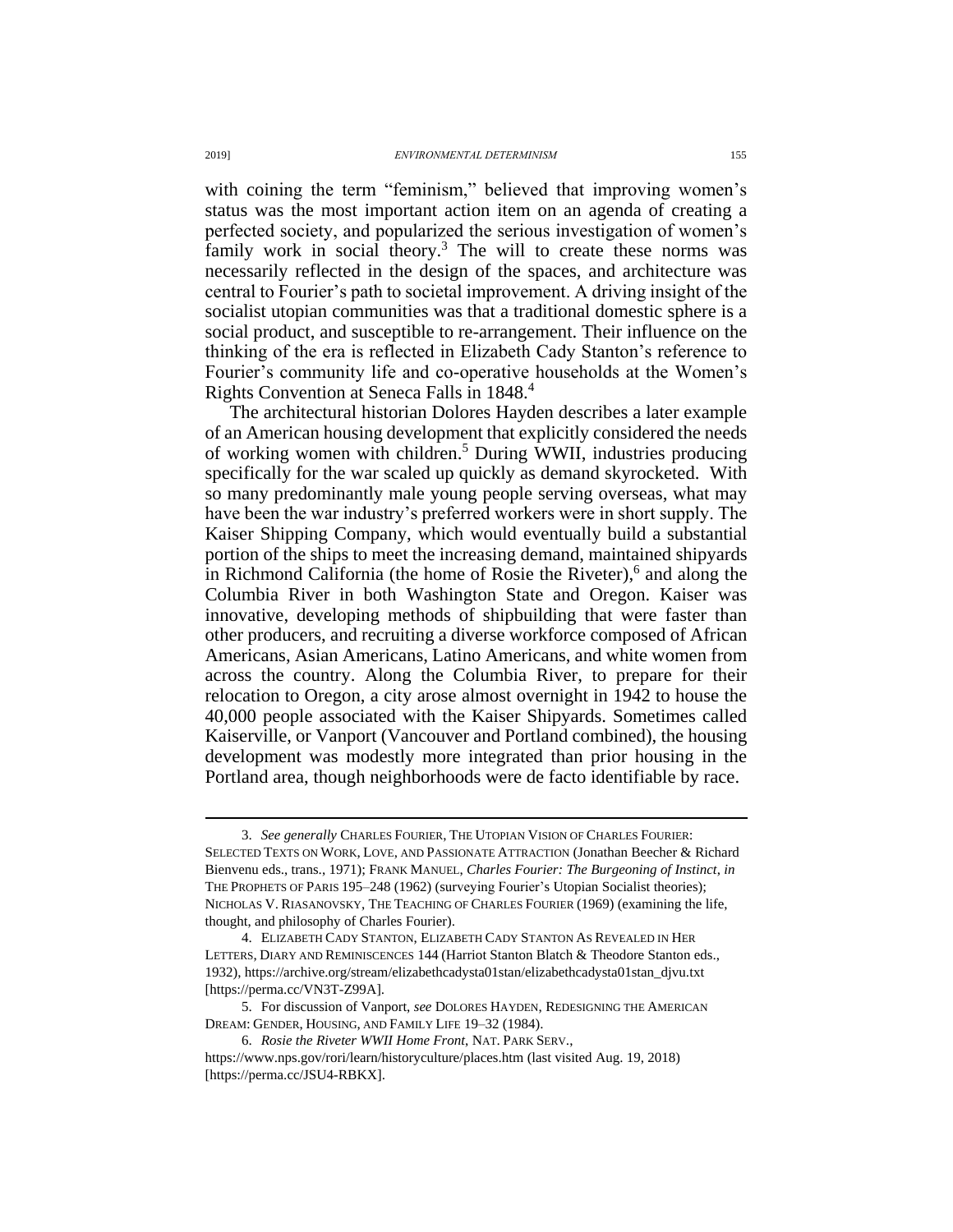#### 156 *FLORIDA LAW REVIEW FORUM* [Vol. 71(1)

Kaiser broke even on the cost of the housing development, but earned a substantial profit from the shipyard itself. In other words, the housing was designed to serve the purposes of the business, which necessitated meeting the needs of the workers. In contrast to the Utopian community at Oneida, designed by its occupants according to a shared social vision, Vanport was designed to meet the needs of the employer by meeting the needs of the workers. Yet in both cases, spatial focus included collectivizing the care of children and other household functions such as meal preparation. With so many women working in the shipyard, the architect recognized that the development needed to ease their family responsibilities to make it possible for them to work one of the three shifts that characterized around the clock production. The architect insisted that the housing be placed on a straight line to the shipyard with the six childcare centers, which were "open twenty-four hours a day, seven days a week (just like the shipyards), complete with infirmaries for sick children, child-sized bathtubs so that mothers do not need to bathe children at home, cooked food services so that mothers can pick up hot casseroles along with their children, and, most important of all, large windows with views of the river, so that children can watch the launchings at the yards. 'There goes mommy's ship!' said one excited five-year-old."<sup>7</sup> Though it was not a democratically-produced community, the need to build the entire city in 110 days created a circumstance where needs could be considered in an integrated fashion and designed into place.<sup>8</sup>

This is not to suggest that Vanport was a Utopia. In fact, when the war ended, this innovation hub no longer served the needs of the shipyard, and was allowed to deteriorate. A meaningful portion of the population that remained in the city post-WWII was African American, and neglect of the community's needs by the state of Oregon set in; indeed, the State contemplated dismantling the entire development, which would have effectively driven out its remaining 20,000 residents. As recently as 1926, Oregon had made it illegal for black citizens to move into the State, and that explicit racism informed the post war thinking about Vanport. Vanport had been built on marshland along the Columbia River, and was dependent upon dikes to keep the village dry. In May 1948, after unusually heavy rainfall, flood waters had risen dramatically. Nonetheless, the people of Vanport were given repeated notifications by the State that the dikes would hold, right up through the morning of May 30, the day that the dikes broke. Within 10 minutes, Vanport was entirely flooded, leaving 18,500 people homeless and destroying Oregon's

<sup>7.</sup> HAYDEN, *supra* note [5,](#page-1-0) at 20–21.

<sup>8.</sup> Natasha Geiling, *How Oregon's Second Largest City Vanished in a Day*,

SMITHSONIAN (Feb. 18, 2015), https://www.smithsonianmag.com/history/vanport-oregon-howcountrys-largest-housing-project-vanished-day-180954040/ [https://perma.cc/H86P-MG2X].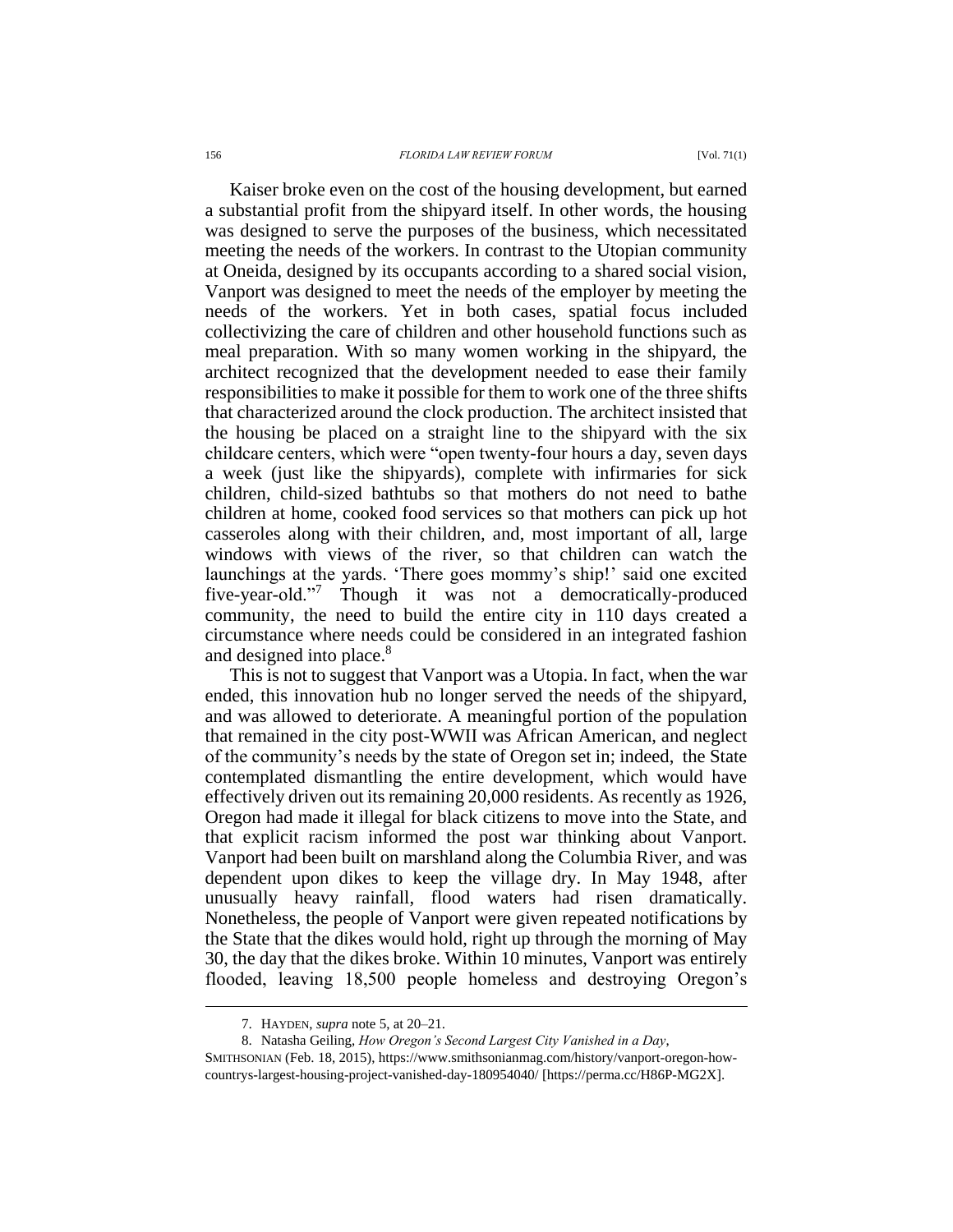second largest city instantly.<sup>9</sup> Questions about racism in flood preparation and warnings continue, and so the story of Vanport is a decidedly problematic piece of Oregon history. Perhaps for that reason, the social design that it had achieved only a few years earlier became obscured until Dolores Hayden excavated this important narrative in the history of Kaiserville.

<span id="page-3-0"></span>In addition to Utopian religious communities led by charismatic men, such as the Oneida community, and the functionally-designed worker village in Vanport, women themselves theorized and enacted place-based social projects that have been lost to public memory, but could serve as a role model for thinking about early childhood care today. In THE GRAND DOMESTIC REVOLUTION: A HISTORY OF FEMINIST DESIGNS FOR AMERICAN HOMES, NEIGHBORHOODS, AND CITIES,<sup>10</sup> Hayden pulls together multiple living ideas organized by and for women between the Civil War period and the Great Depression. Hayden labels these reformers "material feminists" because they connected spatial design with the achievement of increased freedom for women. These reform movements and thinkers all agreed that the isolation of the single family home should be the target of reform, as it increased women's unpaid labor burdens and denied them access to the economies of scale in cooking, laundry, and the care of children that were being chased in other forms of production in the emerging industrial world. She credits material feminists with "two insights into women's oppression, a spatial critique of the home as an isolated domestic workplace and an economic critique of unpaid household work."

Charlotte Perkins Gilman and Melusina Fay Peirce theorized what was called the Cooperative Housekeeping Movement.<sup>11</sup> Gilman and Peirce envisioned women taking control of domestic production, particularly cooking, laundry, and childcare, either by developing the efficiencies of collectivizing the work, or by developing those efficiencies and then monetizing their production, selling the work to husbands and to third parties.<sup>12</sup> Gilman developed and promoted architectural designs for apartment hotels with kitchen-less residential spaces, but with substantial collective kitchens, childcare, and laundries

<sup>9.</sup> *Id.*

<sup>10.</sup> DOLORES HAYDEN, THE GRAND DOMESTIC REVOLUTION: A HISTORY OF FEMINIST DESIGNS FOR AMERICAN HOMES, NEIGHBORHOODS, AND CITIES (MIT Press 1982).

<sup>11.</sup> *See generally* MELUSINA FAY PEIRCE, CO-OPERATIVE HOUSEKEEPING: HOW NOT TO DO IT AND HOW TO DO IT (1884); CHARLOTTE PERKINS GILMAN, THE HOME, ITS WORK AND INFLUENCE (Univ. of Ill. Press 1972) (1903) (both works exemplifying the authors' theories of the Cooperative Housekeeping Movement).

<sup>12.</sup> HAYDEN, *supra* note [10,](#page-3-0) at 78–80.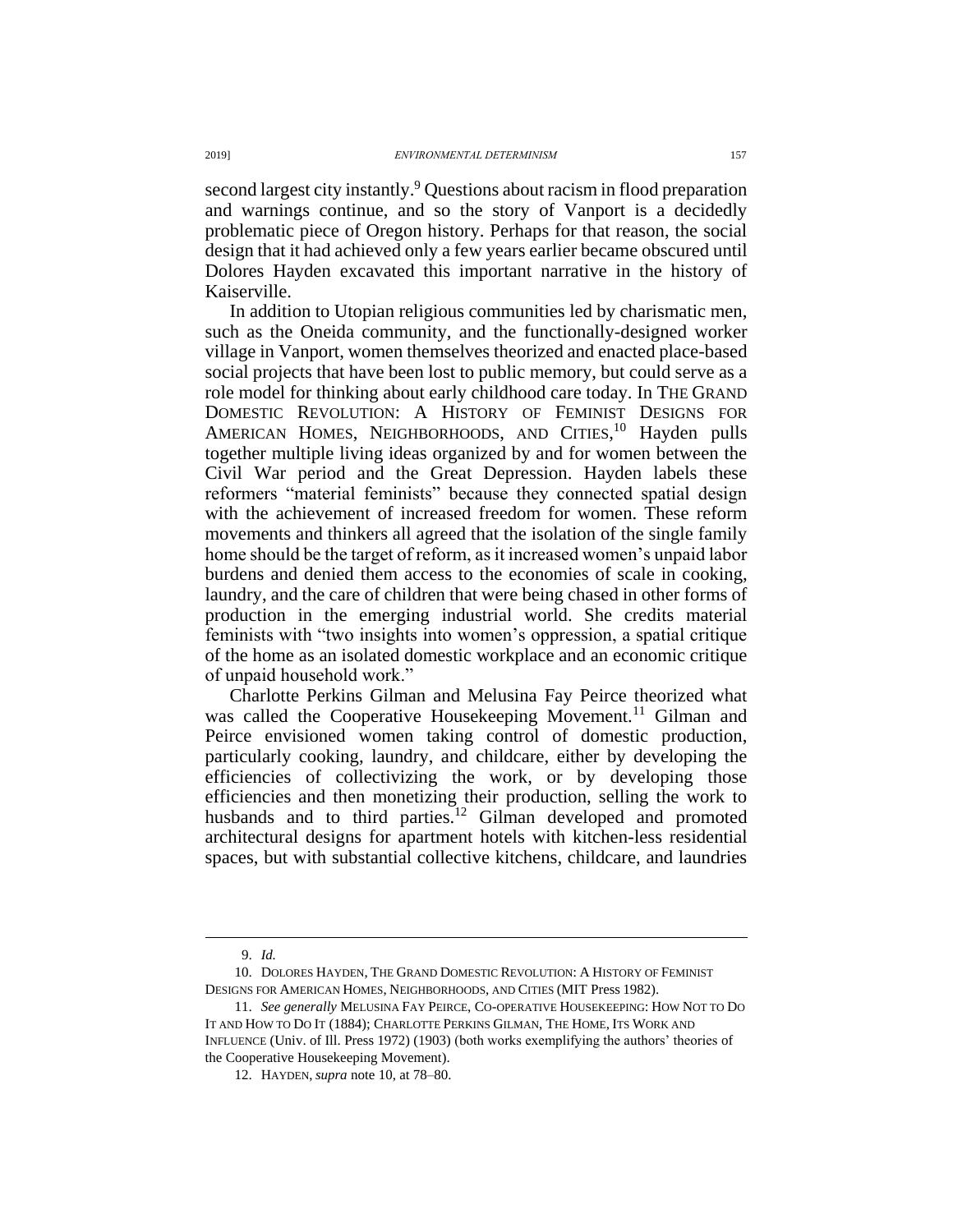at larger scale within the same building.<sup>13</sup> Her ideas reached the Ladies Home Journal, which in 1919 declared that "[t]he private kitchen must go the way of the spinning wheel of which it is the contemporary."<sup>14</sup> In other words, mainstream social discourse of the day allowed for these transformational ideas in the evaluation of home life.

### <span id="page-4-0"></span>II. CARE WORK: THE *PLACE* OF DOMESTIC LABOR TODAY

Any effort to characterize domestic labor today runs quickly into simplification in a pluralistic society. That said, some attention to the role of place from a variety of perspectives helps us to understand the significance of place-based design thinking in crafting policy. Some women perform domestic labor for wages in settings such as private households, hotels, childcare centers, fast food restaurants, and commercial laundries, for example. Their wages and work conditions are wrapped up both in the gender of domesticity<sup>15</sup> and in domestic relationships arising out of slavery, Reconstruction, and the migration of African Americans to northern cities, and continue in today's migration conditions over the southern border to the United States.<sup>16</sup> Even for those who work at these domestic tasks, there is a place-based distinction, with significantly greater wage, labor, and safety protection extended to those who work in collectivized settings (which we call "commercial"), versus those who do this work for wages in private households, replicating and enabling a gendered conception of domesticity ordinarily built on racial stratification.<sup>17</sup> Place matters to conceptualizing early childhood care and services, and reformers need to theorize it in order to make effective policy.

<sup>13.</sup> CHARLOTTE PERKINS GILMAN, WOMEN AND ECONOMICS: A STUDY OF THE ECONOMIC RELATION BETWEEN MEN AND WOMEN AS A FACTOR IN SOCIAL EVOLUTION 75 (Harper Torchbooks 1966) (1898).

<sup>14.</sup> Jane Holtz Kay, *DESIGN NOTEBOOK; The Once and Future Kitchenless House*, N.Y. TIMES (Feb. 23, 1989), https://www.nytimes.com/1989/02/23/garden/design-notebook-theonce-and-future-kitchenless-house.html [https://perma.cc/2PAV-7ZR2].

<sup>15.</sup> *See* Katharine B. Silbaugh, *Turning Labor into Love: Housework and the Law*, 91 NW. U. L. REV. 1, 23–24 (1996) [hereinafter *Turning Labor*]; Katharine B. Silbaugh, *Commodification and Women's Household Labor*, 9 YALE J.L. & FEMINISM 81, 95 (1997) [hereinafter *Commodification*]*.* 

<sup>16.</sup> PREMILLA NADASEN, HOUSEHOLD WORKERS UNITE: THE UNTOLD STORY OF THE AFRICAN AMERICAN WOMEN WHO BUILT A MOVEMENT (2016); PHYLLIS PALMER*,* DOMESTICITY AND DIRT: HOUSEWIVES AND DOMESTIC SERVANTS IN THE UNITED STATES, 1920–1945 (1990); *see generally* Kyle Boyd, *The Color of Help*, CTR. FOR AM. PROGRESS (Jun. 17, 2011), https://www.americanprogress.org/issues/race/news/2011/06/17/9783/the-color-of-help/ [https://perma.cc/84EA-8WW5].

<sup>17.</sup> *See Turning Labor*, *supra* note [15,](#page-4-0) at 73; *Commodification*, *supra* not[e 15,](#page-4-0) at 112; *see generally* David Callahan, *Obama Just Changed the Most Racist Law in the Country*, THE AM. PROSPECT (Sept. 18, 2013), [http://prospect.org/article/obama-just-changed-most-racist-law](http://prospect.org/article/obama-just-changed-most-racist-law-country)[country](http://prospect.org/article/obama-just-changed-most-racist-law-country) [https://perma.cc/2UM4-EEZ6].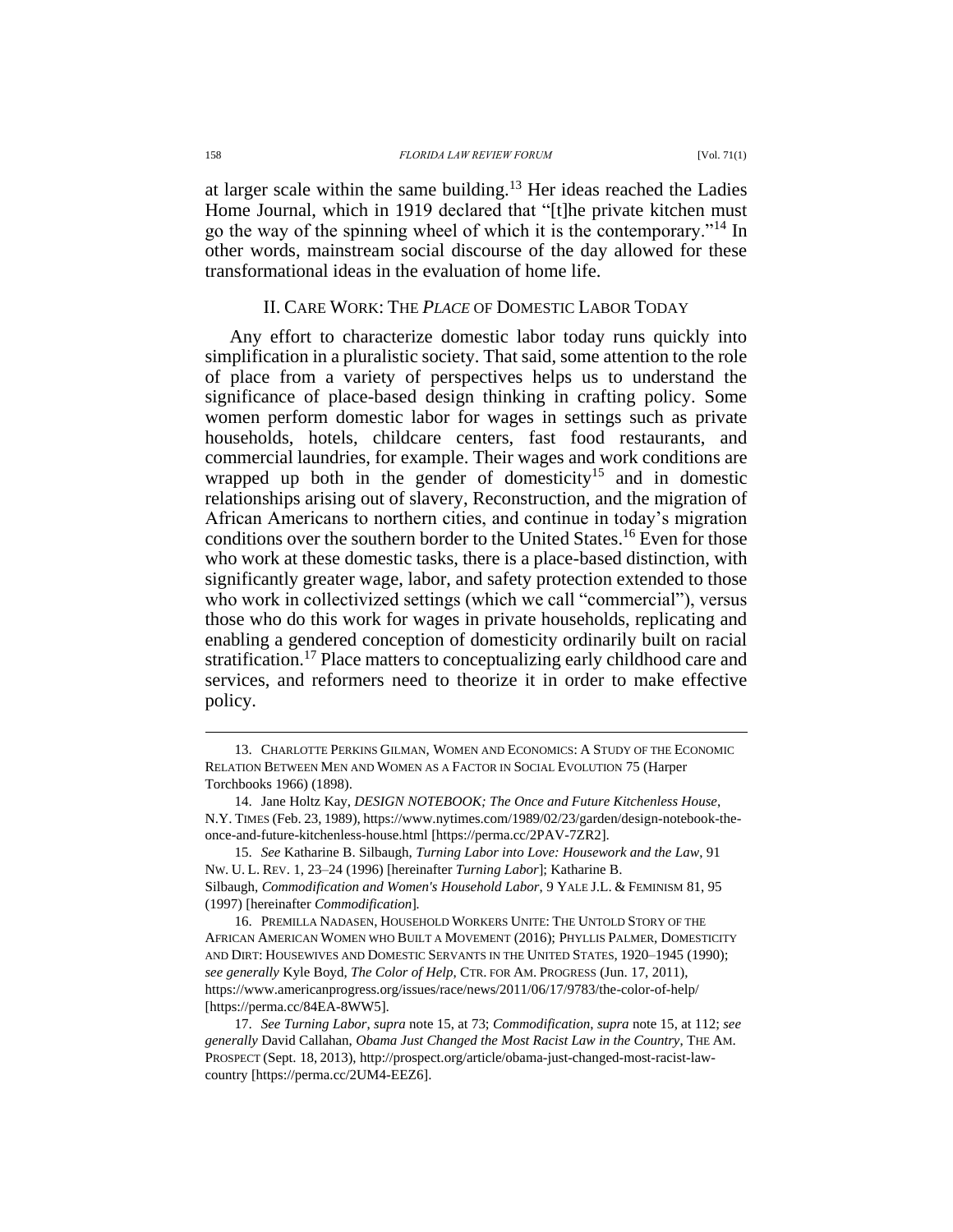When considering domestic labor for the majority of families, who do not perform this work for wages but care for their own children and work elsewhere in the paid labor market, the role of place may be obscure as a matter of politics and policy. Yet place is a palpable challenge of daily life for most people. Since WWII, the middle class has migrated to suburban communities, largely segregated by race as a result of FHA redlining practices,<sup>18</sup> and aided by white families moving out of cities in order to avoid having their children attend racially integrated schools (a movement referred to as white flight that persists in different forms today).<sup>19</sup> This vast separation of housing from work sites produces a host of social issues that greatly exacerbate the challenges of raising children while working in the paid labor force. This issue is as significant for children living in middle class sprawled suburbs whose parents commute distances either to the city or among suburban communities as it is for low-income children living in urban neighborhoods whose parents commute long distances to service jobs that sustain the middle class who are living at a remove from the city.<sup>20</sup> By cultivating single-use zoning that separates residential zones from commercial zones, the ideological separation of families from markets is built into the environment.<sup>21</sup> Segregating residences by race and economic class prevents the effective integration of work and family for people with a variety of roles in the social economy of childcare, and separating zones of commercial uses from residential uses ensures that few people can live close to their workplace.

<span id="page-5-0"></span>The separation of residences from workplaces makes children inaccessible to their parents during the day, and parents' participation in the care and decision-making for their children more challenging. It promotes car ownership, which is expensive. Indeed, transportation is the second greatest expense, after housing, in the budget of American families,<sup>22</sup> with the average person spending \$2,600 yearly on

content/uploads/2014/04/DriventoSpend.pdf [https://perma.cc/LRU4-JGGZ].

<sup>18.</sup> CHARLES M. LAMB, HOUSING SEGREGATION IN URBAN AMERICA SINCE 1960:

PRESIDENTIAL AND JUDICIAL POLITICS 2, 22 (2005); Michael H. Schill & Susan M. Wachter, *The Spatial Bias of Federal Housing Law and Policy: Concentrated Poverty in Urban America*, 143 U. PA. L. REV. 1285, 1310–11 (1995).

<sup>19.</sup> XAVIER DE SOUSA BRIGGS, *More Pluribus, Less Unum? The Changing Geography of Race and Opportunity*, *in* THE GEOGRAPHY OF OPPORTUNITY: RACE AND HOUSING CHOICE IN METROPOLITAN AMERICA 17, 23–27 (Xavier de Sousa Briggs ed., 2005).

<sup>20.</sup> Keith Ihlanfeldt, *The Spatial Mismatch Between Jobs and Residential Locations Within Urban Areas*, 1 CITYSCAPE 219, 228 (1994).

<sup>21.</sup> Katharine B. Silbaugh, *Women's Place: Urban Planning, Housing Design, and Work-Family Balance*, 76 FORDHAM L. REV. 1797, 1821 (2007) [hereinafter *Women's Place*].

<sup>22.</sup> Amelia Josephson, *The Average Cost of an American Commute*, SMARTASSET (July 5, 2018), https://smartasset.com/personal-finance/the-average-cost-of-an-american-commute [https://perma.cc/26QX-7REP]; Barbara McCann, *Driven to Spend: The Impact of Sprawl on Household Transportation Expenses* (2000), http://transact.org/wp-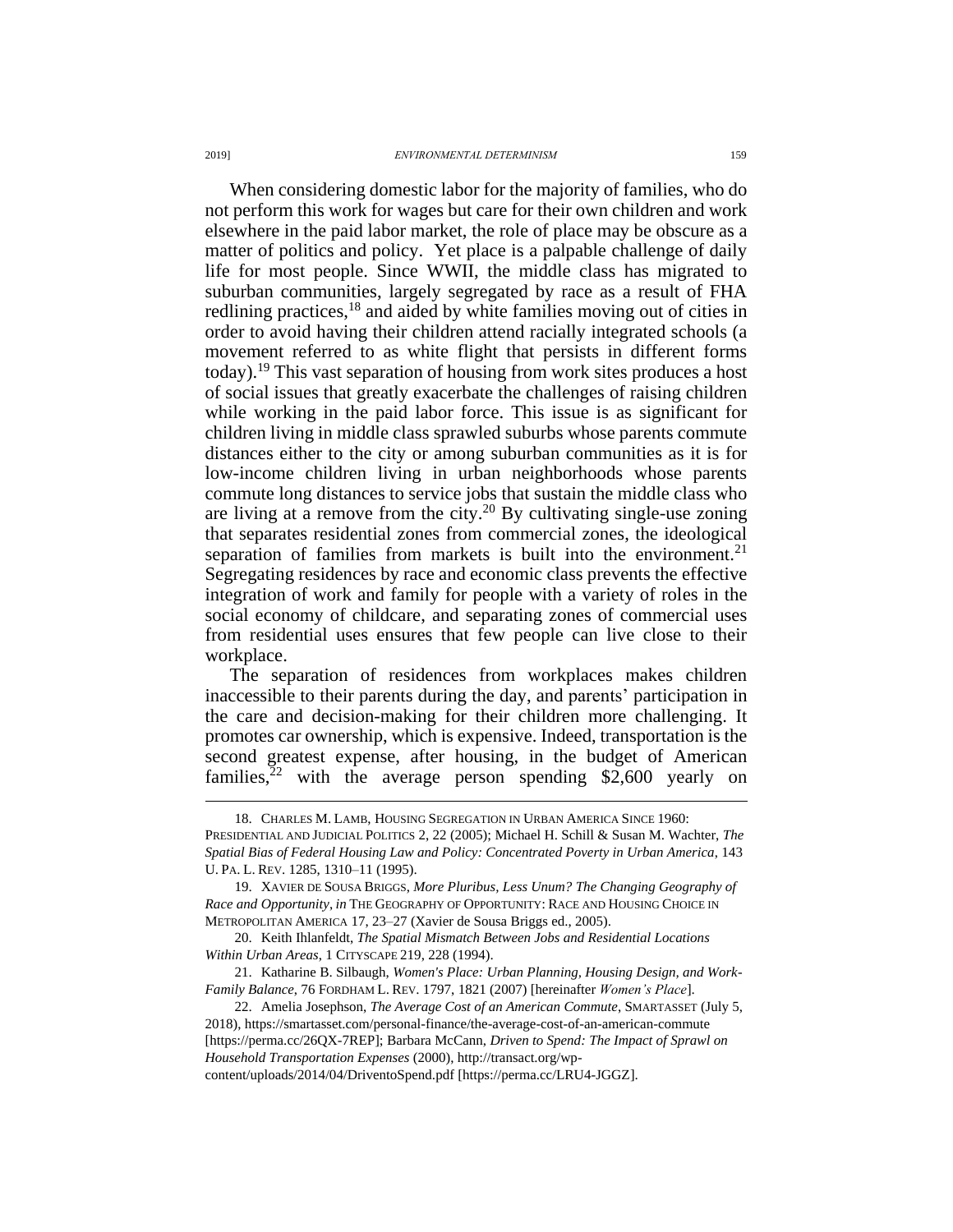<span id="page-6-0"></span>commuting, $2<sup>3</sup>$  and spending almost a half hour in each direction on the trip.<sup>24</sup> Sadly, the time and expense of commuting are both currently *on the rise. <sup>25</sup>* Between 2000 and 2012, the decline in the proximity of jobs to residences was particularly acute for low-income communities of color.<sup>26</sup> The distance between home and work is increasing, complicating the lives of young children and their caregivers who cannot access their children for emergencies or routine care, or participate in decisionmaking with social service agencies, caregivers, teachers, or medical professionals. Seen through the eyes of the Utopian reformers of the late  $19<sup>th</sup>$  and early  $20<sup>th</sup>$  centuries, today's landscape must appear to be an architectural dystopia of separate spheres, domestic inefficiency, and both social and economic inequality.

#### III. SOLUTIONS?

What would it mean to take place into account when developing policy approaches to early childhood education? In addition to raising overall awareness of the spatial challenges that interfere with access to available services, and keeping those challenges at the forefront of thinking about policy, we also see strands in current policy thinking that might serve as models of higher quality place-based thinking. One example is the Community Schools Movement.

# A. *Community Schools Movement as a Contemporary Place-Based Reform*

Some robust experiments are taking place in the United States under the heading of Community Schools.<sup>27</sup> These schools recognize that children's readiness to learn is influenced by parental economic instability, housing instability, food insecurity, unreliable childcare

<sup>23.</sup> Kathryn Vasel, *We Spend \$2,600 A Year Commuting to Work*, CNN MONEY (June 17, 2015), https://money.cnn.com/2015/06/17/pf/work-commute-time-and-money/index.html [https://perma.cc/X792-EYEF].

<sup>24.</sup> Christopher Ingraham, *The American Commute Is Worse Today Than It's Ever Been*, WASH. POST (Feb. 22, 2017), https://www.washingtonpost.com/news/wonk/wp/2017/02/22/theamerican-commute-is-worse-today-than-its-ever-

been/?noredirect=on&utm\_term=.0f9194760239 [https://perma.cc/HE4H-JAMY]; Map of Average Commute Times in the Unites States, WNYC, https://project.wnyc.org/commutetimes-us/embed.html [https://perma.cc/V4M5-ZQJZ].

<sup>25.</sup> Ingraham, *supra* not[e 24.](#page-6-0)

<sup>26.</sup> Elizabeth Kneebone & Natalie Holmes, *The Growing Distance Between People and Jobs in Metropolitan America*, BROOKINGS INST. 1 (Mar. 2015), https://www.brookings.edu/wpcontent/uploads/2016/07/Srvy\_JobsProximity.pdf [https://perma.cc/T6AL-322R].

<sup>27.</sup> *See generally* Martin J. Blank et al., *Achieving Results Through Community School Partnerships: How District and Community Leaders Are Building Effective, Sustainable Relationships*, CTR. FOR AM. PROGRESS (Jan. 2012),

https://files.eric.ed.gov/fulltext/ED535652.pdf [https://perma.cc/CA95-NH6V].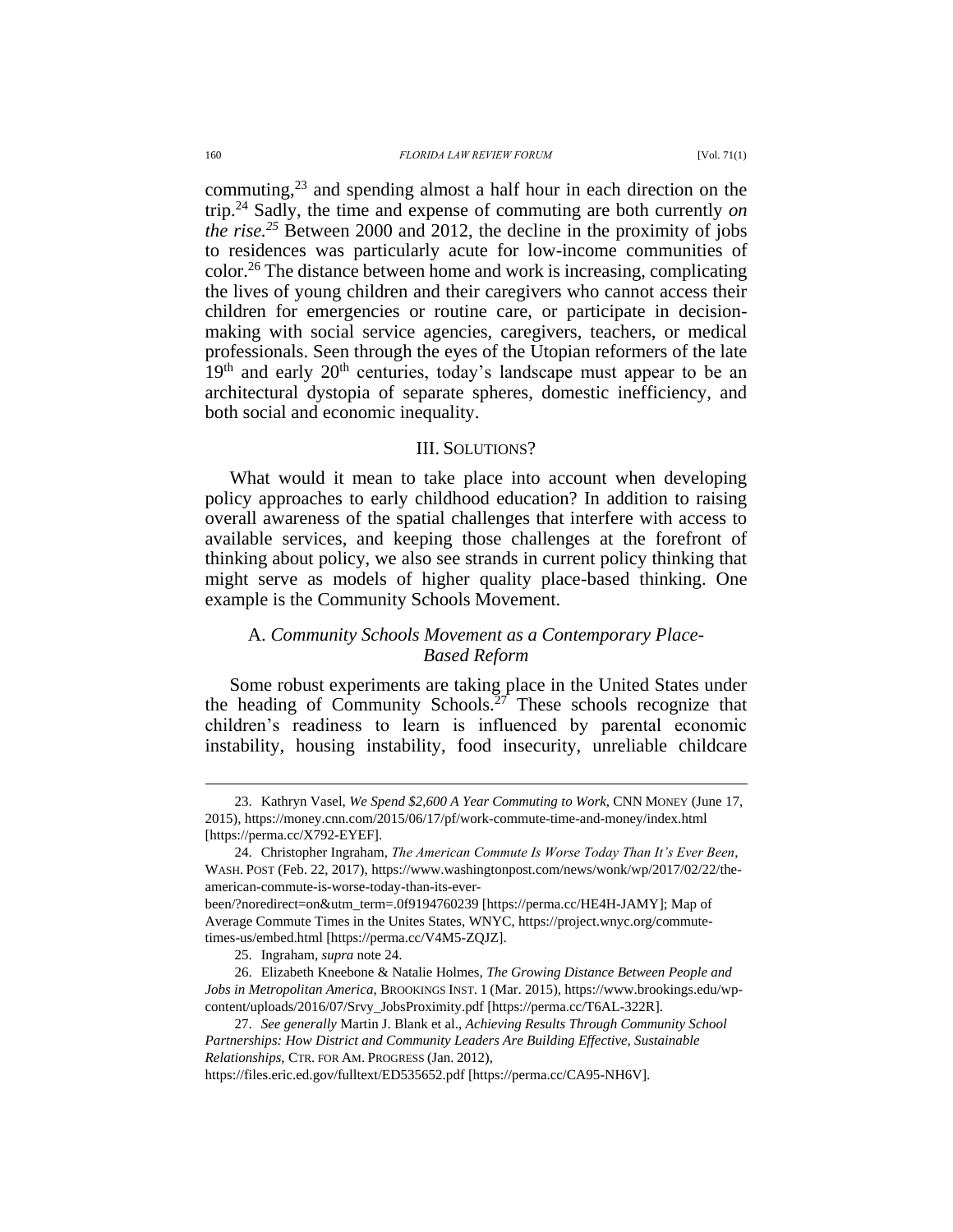arrangements, and lack of access to health care. $^{28}$  Because school buildings play a central role in the lives of families, the community school concept uses the school building as an entry point for accessing an array of services beyond what we typically think of as education. Having a single site where families can access a variety of social and government services including SNAP, unemployment benefits, childcare, healthcare, counseling, adult literacy, workforce training, addiction treatment, and housing assistance, permits service providers to integrate services, and families to receive integrated services.

The coordination of service providers in a place-based system such as a Community School is a challenge, but it is no more challenging than what society asks parents to navigate each day as they attempt to access services that are currently spread across multiple sites. In other words, the difficulty that providers may experience coordinating toward a single place-based solution should be met with at least as much wherewithal as we expect of individuals in need of those services, who currently must navigate multiple systems in scattered locations.

There are examples of Community School concepts that show promise. The State of Kentucky, for example, has required that every elementary school where greater than 20% of the student body is eligible for free or reduced cost lunch must have an active Family Resources and Youth Service Center.<sup>29</sup> These centers have been required for the past 25 years in Kentucky, but the enacting legislation explicitly allows for local flexibility as to services offered, and community ownership.<sup>30</sup> These attributes are essential to the self-governance conception of place-based programming that develops political and community voice and consciousness around determining service needs. "Whatever it takes" is the motto of the nonprofit partners who support the implementation of the legislation, and examples of the range of services at Kentucky's school-based family centers is truly remarkable: dropout prevention, dental health, physical activity, educational support, kindergarten readiness, career readiness, substance abuse counseling, parenting classes, grief counseling, safety, dental health, ESL support, community development, homelessness support, summer camps, support groups, crisis intervention, transitioning, fatherhood initiatives, kinship support, academic enrichment, child care referrals, hygiene, mental health, vision

 $\overline{a}$ 

https://chfs.ky.gov/agencies/dfrcvs/dfrysc/Pages/default.aspx [https://perma.cc/5PAB-VENU].

<sup>28.</sup> *Id.* at 1.

<sup>29.</sup> KENTUCKY FAMILY RESOURCE AND YOUTH SERVICES CENTERS: 2016 STATUS REPORT 19, https://chfs.ky.gov/agencies/dfrcvs/dfrysc/Documents/FRYSCStatusReportFeb92017.pdf [https://perma.cc/NMF6-3LRM]; *see generally* KENTUCKY CABINET FOR HEALTH AND FAMILY SERVICES: DIVISION OF FAMILY RESOURCE AND YOUTH SERVICES CENTERS,

<sup>30.</sup> KENTUCKY FAMILY RESOURCE AND YOUTH SERVICES CENTERS: 2016 STATUS REPORT 14, https://chfs.ky.gov/agencies/dfrcvs/dfrysc/Documents/FRYSCStatusReportFeb92017.pdf [https://perma.cc/NMF6-3LRM].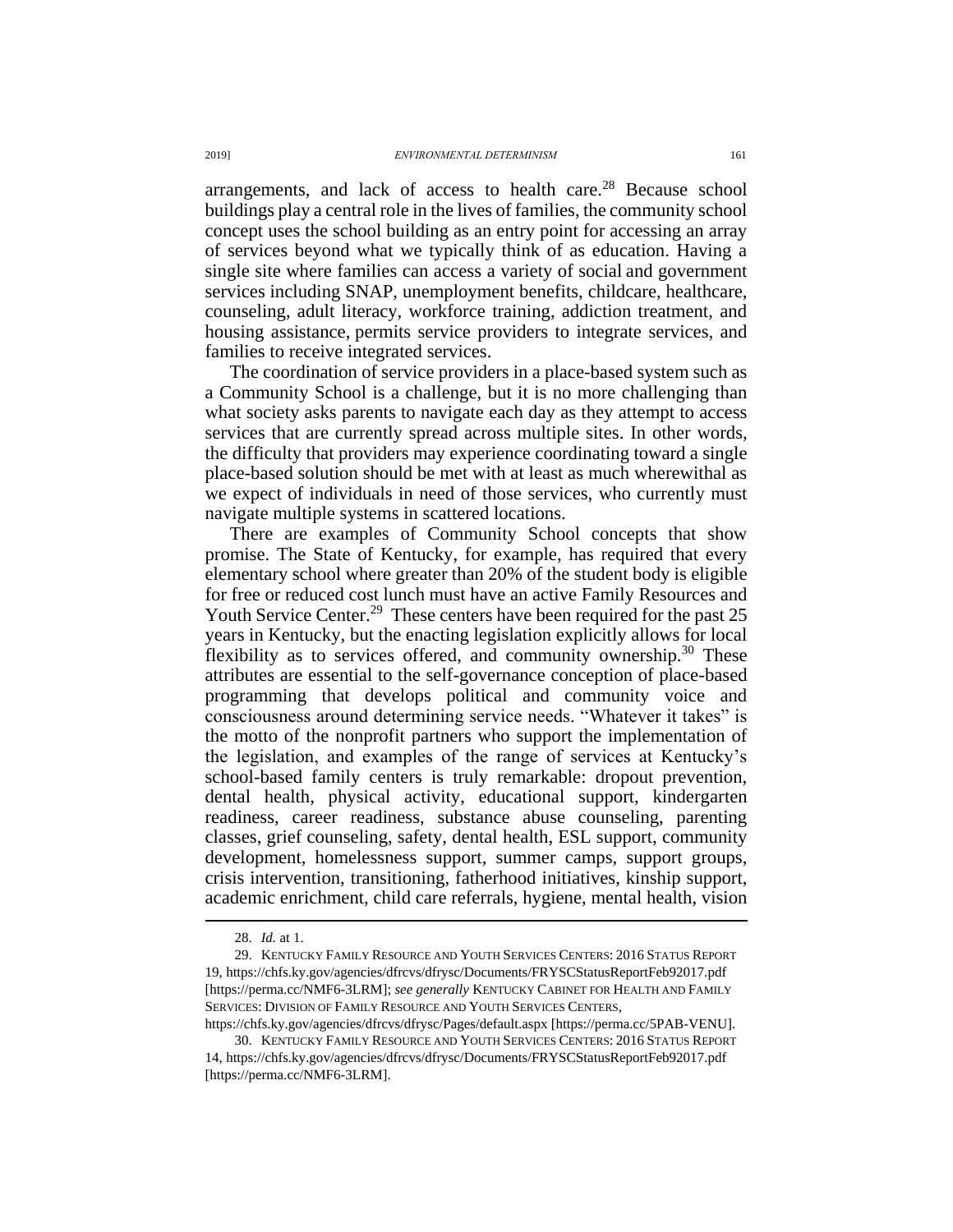health, and advocacy is a partial list of the services provided by Family Resources and Youth Services Centers within many Kentucky schools. This is a perfect example of a place-based reform, one that could be built out to serve as the central location for community meaning and personal development, as well as essential childcare and economic opportunities for every person struggling with the transition to parenting or for every child whose parents could benefit from integrated access to services at a single site. Full-service community schools are described as the "gold standard" of school-linked services, and research supports the effectiveness of such projects. $31$  As complicated as it may be to coordinate actors from nonprofits and multiple government agencies, the benefits justify the effort.

The power of the public school as a site for services is well-understood by providers, many of whom seek to link their services to schools (sometimes called School-Linked Services, or SLSs). Well-conceived Community Schools, however, can provide more than convenience and service integration: they can generate political power by serving as community organizations in which young parents are able to articulate their needs collectively and develop a localized political agency that could move debates outside of their own community school.<sup>32</sup> Indeed, it is the development of political consciousness around the challenges of early childhood services that characterized the utopian communities of the 19th century and the material feminists, and produced a burst of creative energy fueled by a changed understanding of the roles of each individual in social reproduction and re-conceived public and private functions.

#### B. *Adding Housing Policy to Community Schools*

Finally, consideration of effective planning for early childhood needs to include housing policy reform. Even when an idealized full-service community school can provide everything a family may need, if a parent does not live near the school and her workplace is not near the school, transportation and travel time will serve as enormous barriers to her effective participation in services. We need to reconsider where we put affordable housing, so it is better integrated into thriving economic areas that can generate a variety of effective services. In addition, we need to reconsider our single-use zoning that separates housing from workplaces, and make a conscious effort to up-zone residential neighborhoods for

<sup>31.</sup> For a thorough discussion of the ideas behind, justification for, impediments to, and outcomes from Community Schools, *see generally*, LAURA R. BRONSTEIN & SUSAN E. MASON, SCHOOL-LINKED SERVICES: PROMOTING EQUITY FOR CHILDREN FAMILIES, AND COMMUNITIES (2016).

<sup>32.</sup> Pauline Lipman, THE NEW POLITICAL ECONOMY OF URBAN EDUCATION: NEOLIBERALISM, RACE, AND THE RIGHT TO THE CITY 63–64 (2011).